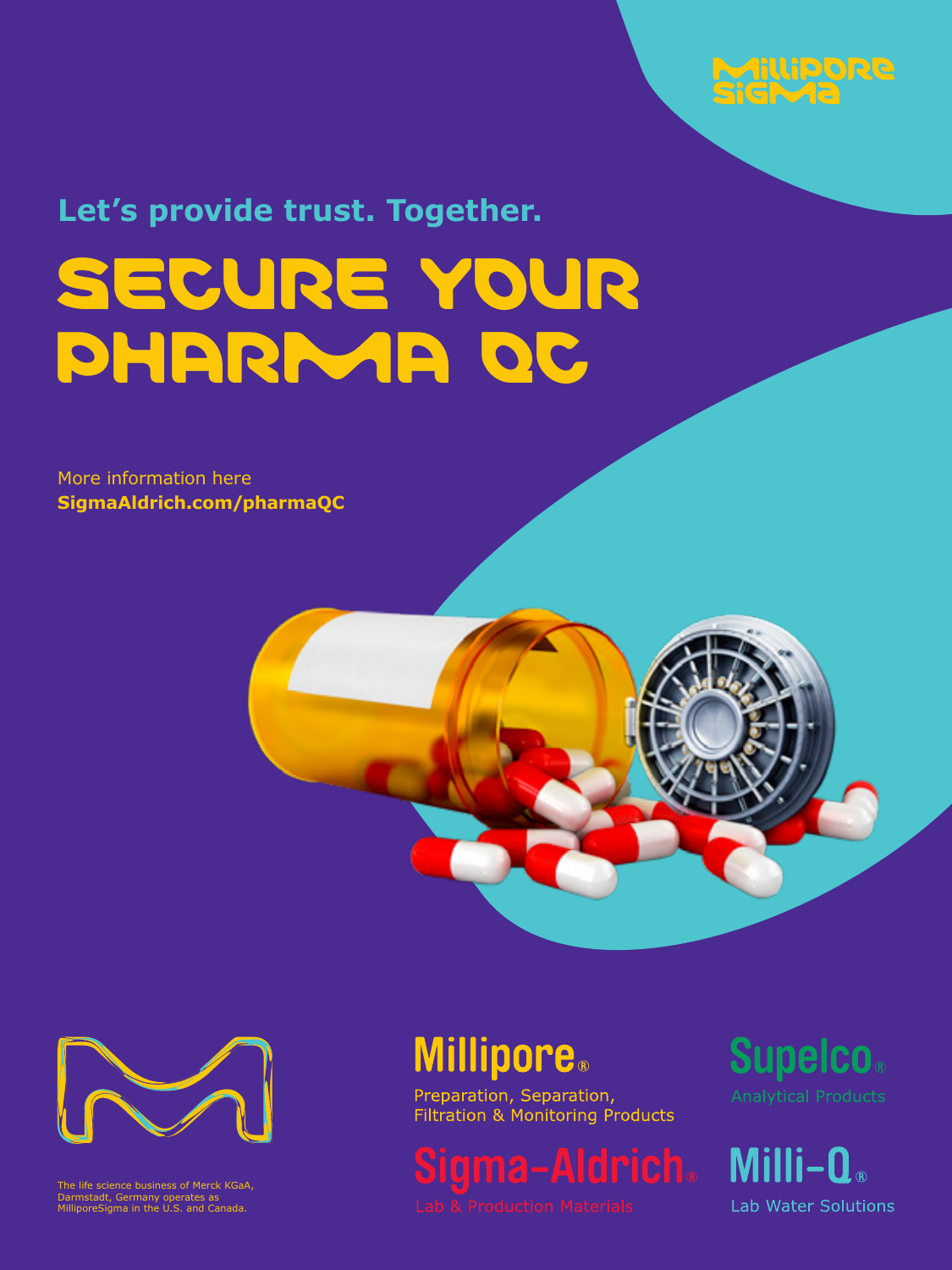

# **WE ARE A LEADER IN LIFE SCIENCE**

**GET THE RESULTS YOU EXPECT EACH AND EVERY TIME WITH OUR EXPANDED OFFERING**

### **OUR STRENGTHS**

- Breadth and value of portfolio with a complete workflow offer
- Global footprint
- Supply chain capabilities for reliable delivery
- Certified manufacturing sites
- Distribution sites
- Widespread delivery capabilities from third party distributors

#### **OUR KNOW-HOW**

- Heavily funded R&D supporting active product innovation
- Data traceability and reliable results
- Complete qualityandsafety solutions
- Technical, qualityand regulatory expertise

#### **OUR ASSETS**

- An extensive portfolio of analytical products for every stage of your drug development
- Whether you are working on product characterization, method development, or final quality control and release, we have the expertise you need
- 24/7 technical support skills and best-in-class customer service
- Consistency and reliability across geographies



Merck KGaA, Darmstadt, Germany has brought together the world's leading Life Science brands, so whatever your life science problem, you can benefit from our expert products and services.

# **Millipore**

The Millipore® portfolio of MilliporeSigma offers an ecosystem of industry-leading products and services, spanning preparation, separation, filtration and monitoring – all of which are deeply rooted in quality, reliability and timetested processes. Our proven products, regulatory and application expertise are a strong foundation you can rely on to consistently perform at the highest level.

Millipore® products

# **Supelco**

The Supelco® portfolio of analytical solutions of MilliporeSigma is developed by analytical chemists for analytical chemists to ensure your results are accurate, precise and reproducible. Every product is meticulously quality-controlled to maintain the integrity of your testing protocols and, with our dedicated scientists, the expertise you need is always on hand.

Supelco® products



The Milli-Q® portfolio of lab water solutions of MilliporeSigma takes care of all your water quality and purity needs. Our solutions are backed by consistent quality and full compliance and work seamlessly together, letting you focus on your vital work.

Milli-Q® products

# Sigma-Aldrich

The Sigma-Aldrich® portfolio of MilliporeSigma offers a strong and everexpanding offering of lab and production materials. Through our technical support and scientific partnerships, we help connect our customers with a whole world of progress.

Sigma-Aldrich<sup>®</sup> products

# **BioReliance**

The BioReliance® portfolio of MilliporeSigma encompasses biopharmaceutical characterization, safety testing and process development, as well as clinical and commercial biomanufacturing. Our experienced teams and operational expertise make us the partner who supports you all the way and always has your vital goal in mind.

BioReliance® products

**The Life Science business of Merck KGaA, Darmstadt, Germany brings together the world-class products and services, innovative capabilities, and exceptional talent of EMD Millipore and Sigma-Aldrich, to create a global leader in the life science industry.** 

**We operate as "MilliporeSigma".**

- We solve the toughest problems in the industry by collaborating with the global scientific community.
- We provide scientists with best-in-class lab materials, technologies and services.
- We can streamline your method development and productivity efficiently.

#### **We Can Make Your Life Straightforward and Help You with Risk Management and Regulatory Due Diligence:**

- Products and services following the latest regulations to ensure compliance.
- Resources to meet your exact needs customer-specific solutions.
- Warehouse and supply chain management with a one-stop shop for prompt delivery and local support.
- Support with applications and methods including value-added services.

#### **We are More than Just a Distributor**

- We are the manufacturer of most of the products we offer.
- You can be confident that quality and service are both as important to us as they are to you.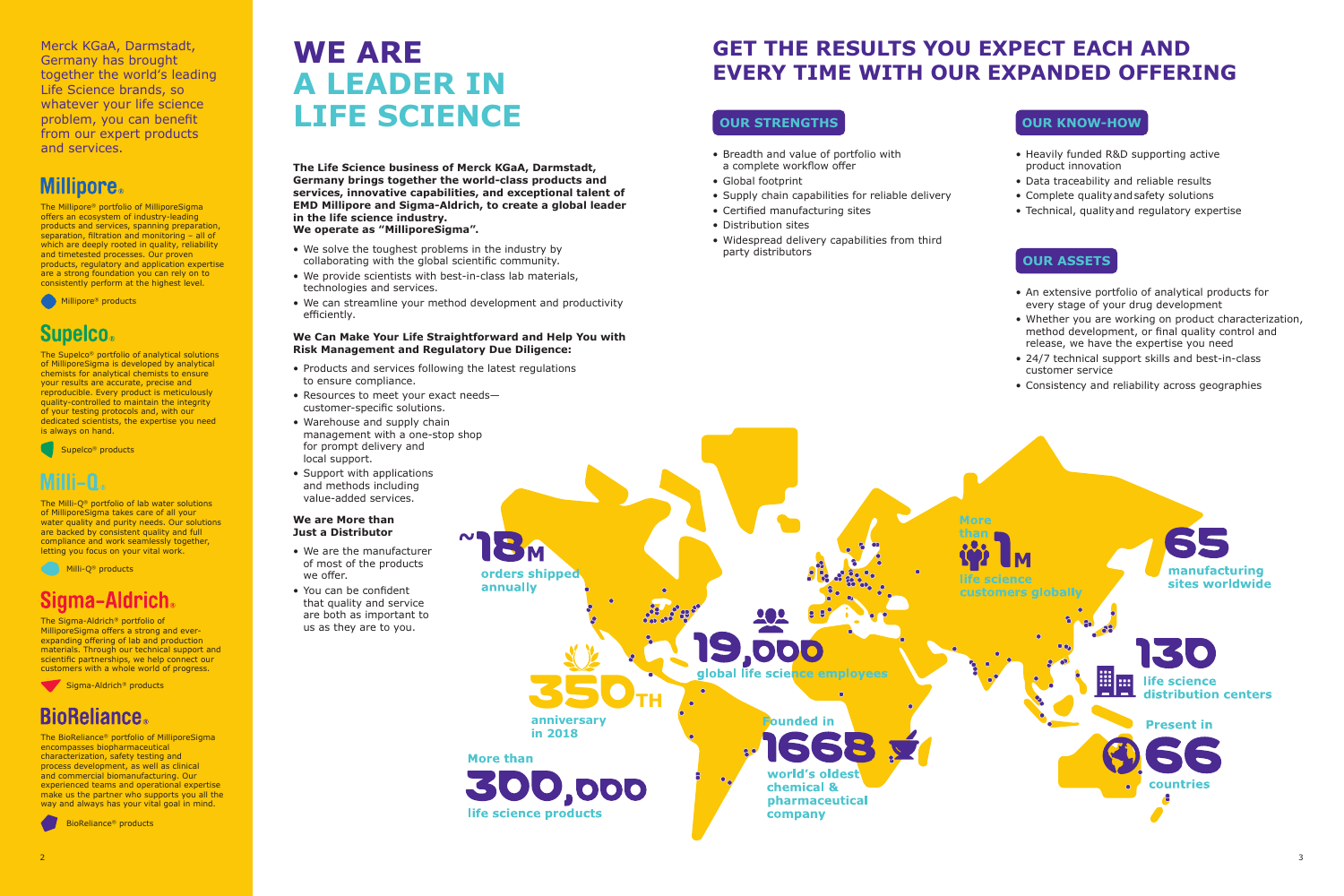- [HPLC Columns that meet USP, EP, and](https://www.sigmaaldrich.com/analytical-chromatography/hplc.html)  ICH quidelines
- [HPLC Grade Solvents & Reagents](https://www.sigmaaldrich.com/chemistry/solvents.html)
- [Solvents, Inorganics, Safety & Essentials](https://www.sigmaaldrich.com/analytical-chromatography/analytical-reagents/smart-up-your-lab.html)
- [Karl Fischer & Titration products](https://www.sigmaaldrich.com/analytical-chromatography/titration.html)
- [USP, EP and BP Primary reference materials](https://www.sigmaaldrich.com/analytical-chromatography/analytical-standards/pharma-reference-materials.html)
- [Secondary \(working\) standards including](https://www.sigmaaldrich.com/secondarystandards) neat and in solution
- [GC &](https://www.sigmaaldrich.com/analytical-chromatography/gas-chromatography.html) [TLC](https://www.sigmaaldrich.com/analytical-chromatography/thin-layer-chromatography.html) complete offering
- ICH Q3D elemental impurity testing
- Filtration products for dissolution testing
- Milli-Q® pure and ultrapure water purification systems

#### **[Analytical Quality Control](https://www.sigmaaldrich.com/analytical-chromatography.html)**

Non sterile PTFE Millex® syringe filters



[Solvents, Inorganics, Safety & Essentials](https://www.sigmaaldrich.com/analytical-chromatography/analytical-reagents/smart-up-your-lab.html)

- MultiScreen<sup>®</sup> Filter Plates
- [Life Science Research Tools](https://www.sigmaaldrich.com/life-science.html)
- [Discovery Chemistry](https://www.sigmaaldrich.com/chemistry/chemistry-services.html)
- [ADME/Tox](https://www.sigmaaldrich.com/life-science/adme-tox-assays.html)
- [Milli-Q® pure and ultrapure water](https://www.sigmaaldrich.com/technical-documents/articles/biology/water-purification-systems.html)  purification systems

#### **Product Characterization & Method Development**

- [U/HPLC, & LC-MS Columns, Solvents, and Reagents for every application](https://www.sigmaaldrich.com/analytical-chromatography/lc-ms.html)
- [Biologics, Peptides, and Small Molecule Mass Spec & QC Standards](https://www.sigmaaldrich.com/analytical-chromatography/analytical-standards/pharma-reference-materials.html)
- [Milli-Q® pure and ultrapure water purification systems](https://www.sigmaaldrich.com/technical-documents/articles/biology/water-purification-systems.html)
- [Filtration tools for every application](https://www.sigmaaldrich.com/life-science/millipore-filtration.html?utm_source=redirect&utm_medium=promotional&utm_campaign=milliporefiltration)
- [Proteomics Grade enzymes & digestion kits](https://www.sigmaaldrich.com/life-science/proteomics/mass-spectrometry.html)
- [Microextraction devices for limited sample size](https://www.sigmaaldrich.com/analytical-chromatography/sample-preparation/spme.html)
- [Our comprehensive program reveals the true identity of](https://www.sigmaaldrich.com/safc/bioprocess.html) your molecule, ensuring your biotherapy's safety, purity and potency

Millipore® products **Sigma-Aldrich®** products ● BioReliance<sup>®</sup> products Milli-Q<sup>®</sup> products Supelco<sup>®</sup> products



#### **Discovery**

#### **TAKE ADVANTAGE OF OUR EXPERTISE IN SEVERAL USP EP BP [COMPENDIAL CHAPTERS](https://www.sigmaaldrich.com/industries/pharma/technical-compendium.html)**

- Micro of Non-Sterile Products
- Microbial Limit
- Sterility Tests
- Pyrogens
- Elemental Impurities
- Residual Solvents
- Titrimetry
- Chromatography
- Dissolution
- Mass Spectrometry
- Water Determination
- Biologics
- Validation of alternative Micro methods
- Validation
- Elemental Contaminants in Dietary supplements

 $\frac{4}{5}$ 

### **[WORKFLOW: SMALL MOLECULES AND BIOLOGICS ANALYSIS](https://www.sigmaaldrich.com/industries/pharma.html)**

#### **[Microbial Quality Control](https://www.sigmaaldrich.com/industries/pharma/pharmaceutical-microbiological-control.html)**

- Microbiology Testing for [Sterility,](https://www.sigmaaldrich.com/analytical-chromatography/microbiology/sterility-testing.html) [Bioburden](https://www.sigmaaldrich.com/analytical-chromatography/microbiology/bioburden.html), [Pyrogen testing](https://www.sigmaaldrich.com/technical-documents/articles/microbiology/monocyte-activation-test-for-pyrogen-detection.html)
- [Microorganism reference materials](https://www.sigmaaldrich.com/analytical-chromatography/analytical-standards/microbiology-standards.html)
- [Mycoplasma and Viral testing options](https://www.bioreliance.com/ca/services/biopharmaceutical-services/bulk-lot-release-testing/mycoplasma-detection)
- In Process Monitoring Solutions
- [Environmental Monitorin](https://www.sigmaaldrich.com/analytical-chromatography/microbiology/environmental-monitoring.html)g
- [Milli-Q® pure and ultrapure water](https://www.sigmaaldrich.com/technical-documents/articles/biology/water-purification-systems.html) purification systems
- [Service and Method Development Suppor](https://www.sigmaaldrich.com/analytical-chromatography/microbiology/pharma-services.html)t









[MAS-100 NT® viable air sampler](https://www.sigmaaldrich.com/technical-documents/articles/microbiology/microbial-air-samplers-for-isolators.html)



[Milli-Q® IQ 7003-7005](https://www.sigmaaldrich.com/technical-documents/articles/biology/water-purification-systems.html)



[LC-MS analysis](https://www.sigmaaldrich.com/analytical-chromatography/lc-ms.html)



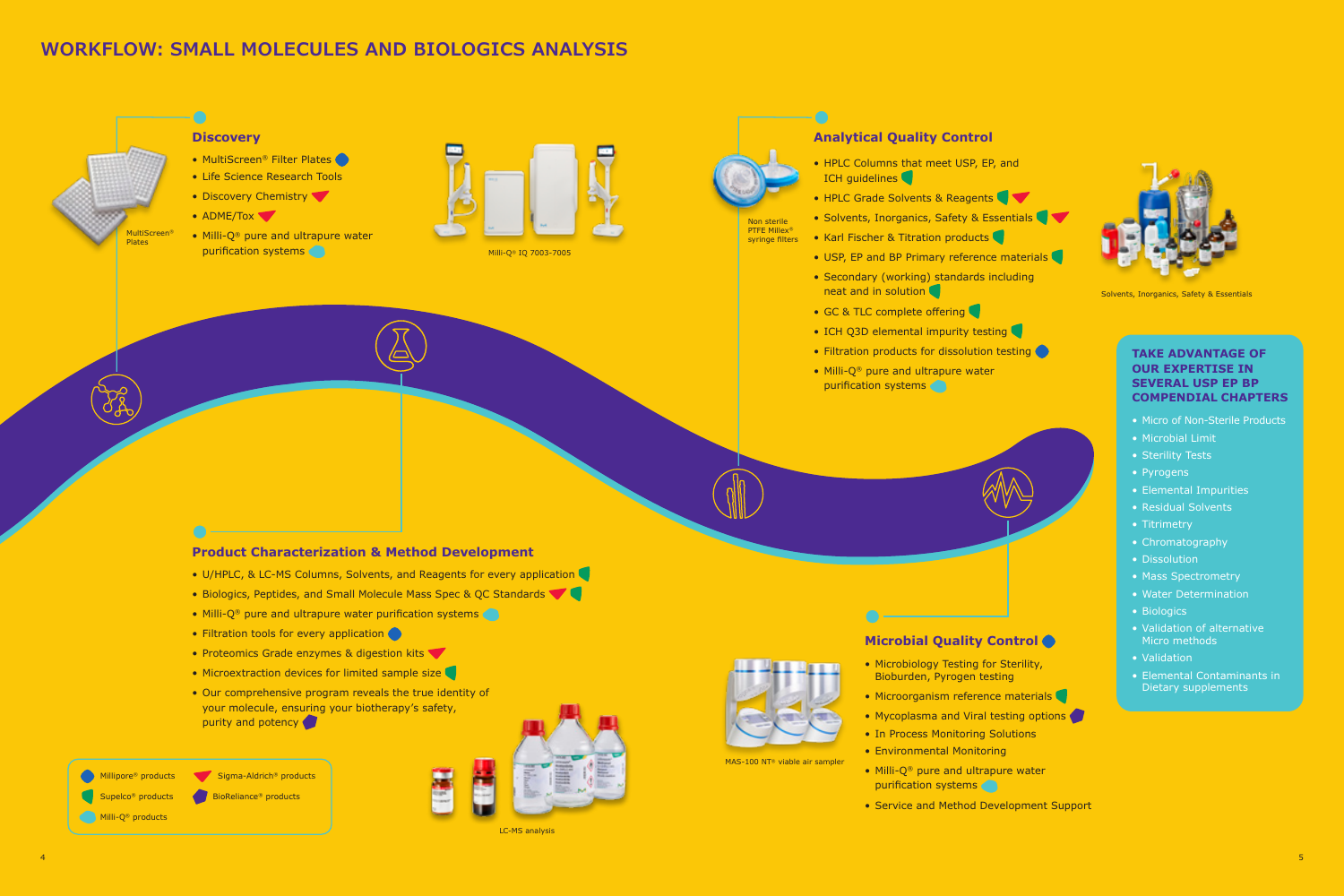# **PARTNERING WITH US REDUCES TOTAL COST OF OWNERSHIP AND MITIGATES SUPPLY CHAIN RISK.**

- Forecasting
- Procurement / e-commerce
- Manufacturing / off-the-shelf
- Packaging flexibility
- Shipping
- Tracking & traceability

Our global supply chain is designed to meet the highest quality service levels across your organization. From forecasting, to inventory and distribution planning, our advanced ordering process and resources are customized to anticipate and meet your business needs.

We have developed a full range of e-commerce services designed to enable greater spend control for your procurement staff, and provide your researchers with ease of access to the products they've come to rely on.

If you're looking to reduce inventory, automate payments, increase procurement fiscal control, and/or reduce costs—we can tailor a convenient and cost saving e-solution to fit your needs.

Discover how our website is making it easier for you to stay productive and conduct your daily activities in a more efficient manner.

**[SigmaAldrich.com/ecommerce](http://www.SigmaAldrich.com/ecommerce)**

# **WHAT IF** TRUST DIDN'T NEED TO BE QUESTIONED?

**LET'S CREATE A RELIABLE AND SECURE SUPPLY CHAIN. TOGETHER.**

# **WHAT IF** [COMPLIANCE WAS](https://www.sigmaaldrich.com/industries/pharma/technical-compendium.html)  AN OPEN BOOK?

**LET'S ACHIEVE CONFIDENCE. TOGETHER.**

# **[ARE YOU REGULATION](https://www.sigmaaldrich.com/industries/pharma/technical-compendium.html)  COMPLIANT?**

Compliance with national and international guidelines is one of the most challenging aspects of pharmaceutical work. We can help – in more ways than one. We comply with numerous global standards, such as ISO, ACS, USP, PhEur and FDA CFR's. We offer products with an unrivaled range of specifications and accreditations. And, we provide comprehensive quality documentation to streamline your accreditation and audits. So you can feel good and rest easy.

# **@ YOUR SERVICE**

As a leading provider of Pharma QC products and contract services, we deliver brilliant customer experiences through every phase of testing, development and manufacturing process - the entire lifecycle of drug therapies.

With comprehensive & integrated packages of services & products, we've long supported biopharma and traditional pharma developers & manufacturers.



# **LET'S CREATE VALID PATHS TO ACCURATE DATA. TOGETHER.**

MilliporeSigma provides you with the support, expertise and services you require, as well as tools, certified products and innovative materials. For accuracy, reproducibility and compliance that gives you not only a better feeling, but also easy, fast, and compliant results.

# **[LET'S ACHIEVE COMPLIANCE IN](https://www.sigmaaldrich.com/industries/pharma/technical-compendium.html)  PHARMA QC. TOGETHER.**

Quality Control is more than numbers. You'll feel the difference when you rely on MilliporeSigma's management tools, compliance-guaranteed products, and technical services. We work with you to ensure the drug development process is safer and more efficient at every step along the workflow.

Feel the strength of our comprehensive portfolio and trusted solutions. We understand how important it is to rely on high quality products and we now have everything to support you in drug development and QC.

Our portfolio can assure quality and reliability throughout the entire product characterization, method development, manufacturing and quality control process.

# **ARE YOUR TESTING METHODS OPTIMIZED TO DELIVER ACCURACY, EFFICIENCY AND COMPLIANCE?**

MilliporeSigma has decades of method development expertise and state of the art QC Analytical and Microbiology testing laboratories that can help. We offer competitive pricing with fast turnaround time to develop or optimize methods for your unique products. Updating old and outdated test methods is critical to improving lab productivity saving you time and resources. Ask your MilliporeSigma representative about our Custom Applications Services today!